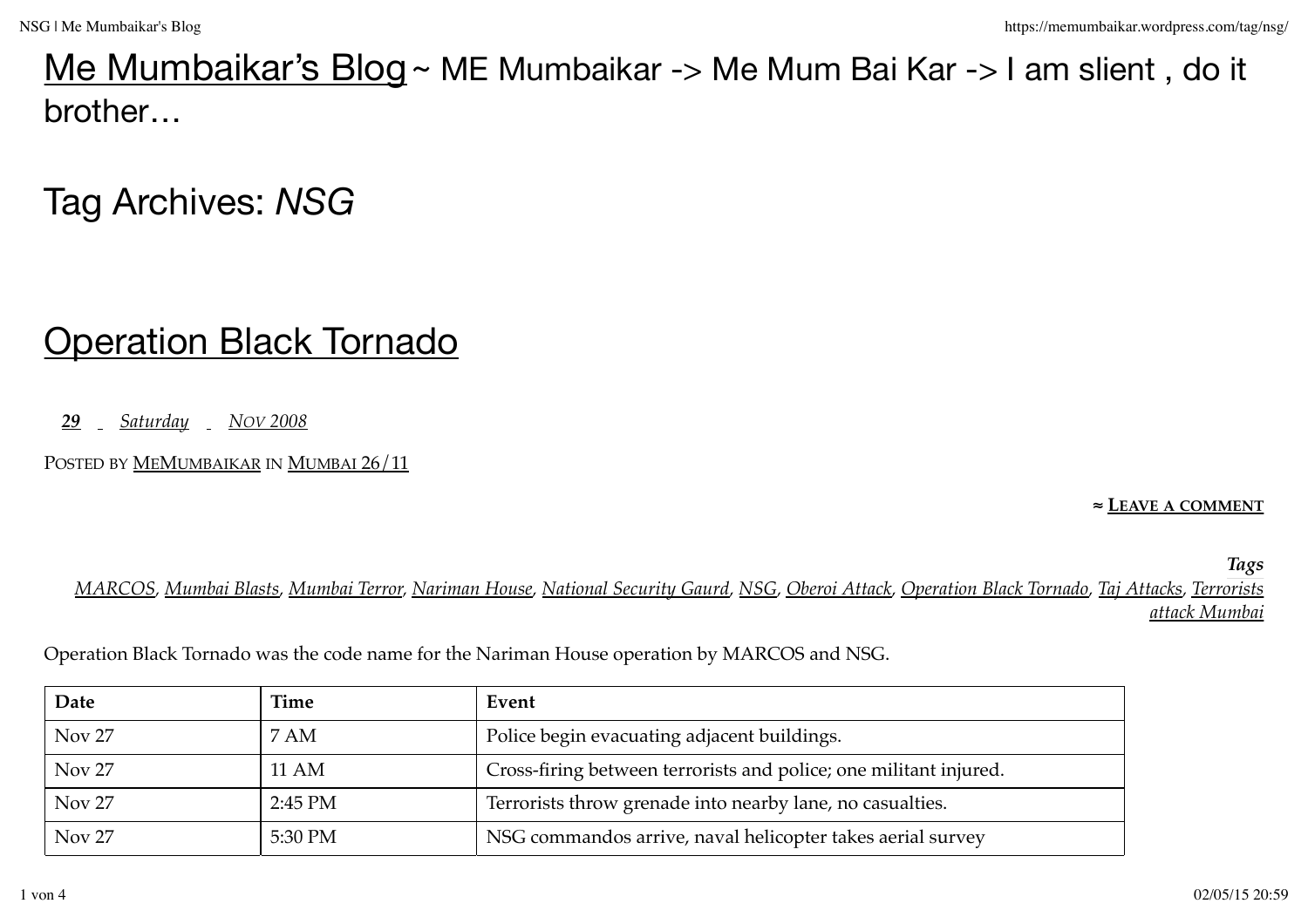| Nov <sub>27</sub> | 11 PM   | Operations continue                                                             |
|-------------------|---------|---------------------------------------------------------------------------------|
| Nov <sub>27</sub> | 12 PM   | 9 hostages rescued from first floor.                                            |
| Nov <sub>28</sub> | 7:30 AM | NSG commandos are airdropped onto the top of Nariman house.                     |
| Nov 28            | 7:30 PM | All 5 hostages including the rabbi and his wife found killed by the terrorists. |
| Nov <sub>28</sub> | 8:30 PM | NSG commandos declare the operations over, 2 terrorists killed.                 |

*Source : Web / News Channel Stats*

# **Operation Cyclone**

*29 Saturday NOV 2008*

POSTED BY **MEMUMBAIKAR IN MUMBAI 26/11** 

**≈ LEAVE A COMMENT**

*Tags*

*MARCOS, Mumbai Blasts, Mumbai Terror, Nariman House, National Security Gaurd, NSG, Oberoi Attack, Operation Cyclone, Taj Attacks, Terrorists attack Mumbai*

Operation Cyclone is the code name for the commando operation done by MARCOS and NSG at Taj Hotel (both heritage and tower).

| Date          | Time       | Event                                                                                              |
|---------------|------------|----------------------------------------------------------------------------------------------------|
| Nov 26        | 11:00 PM   | Terrorists enter Taj hotel.                                                                        |
| <b>Nov 27</b> | 12:00 AM   | Mumbai Police surrounds the hotel.                                                                 |
| <b>Nov 27</b> | $01:00$ AM | Massive blast in the central dome, fire in the building.                                           |
| <b>Nov 27</b> | 02:30 AM   | Army soldiers arrive in two trucks and enter the front lobby. Fire spread across the top<br>floor. |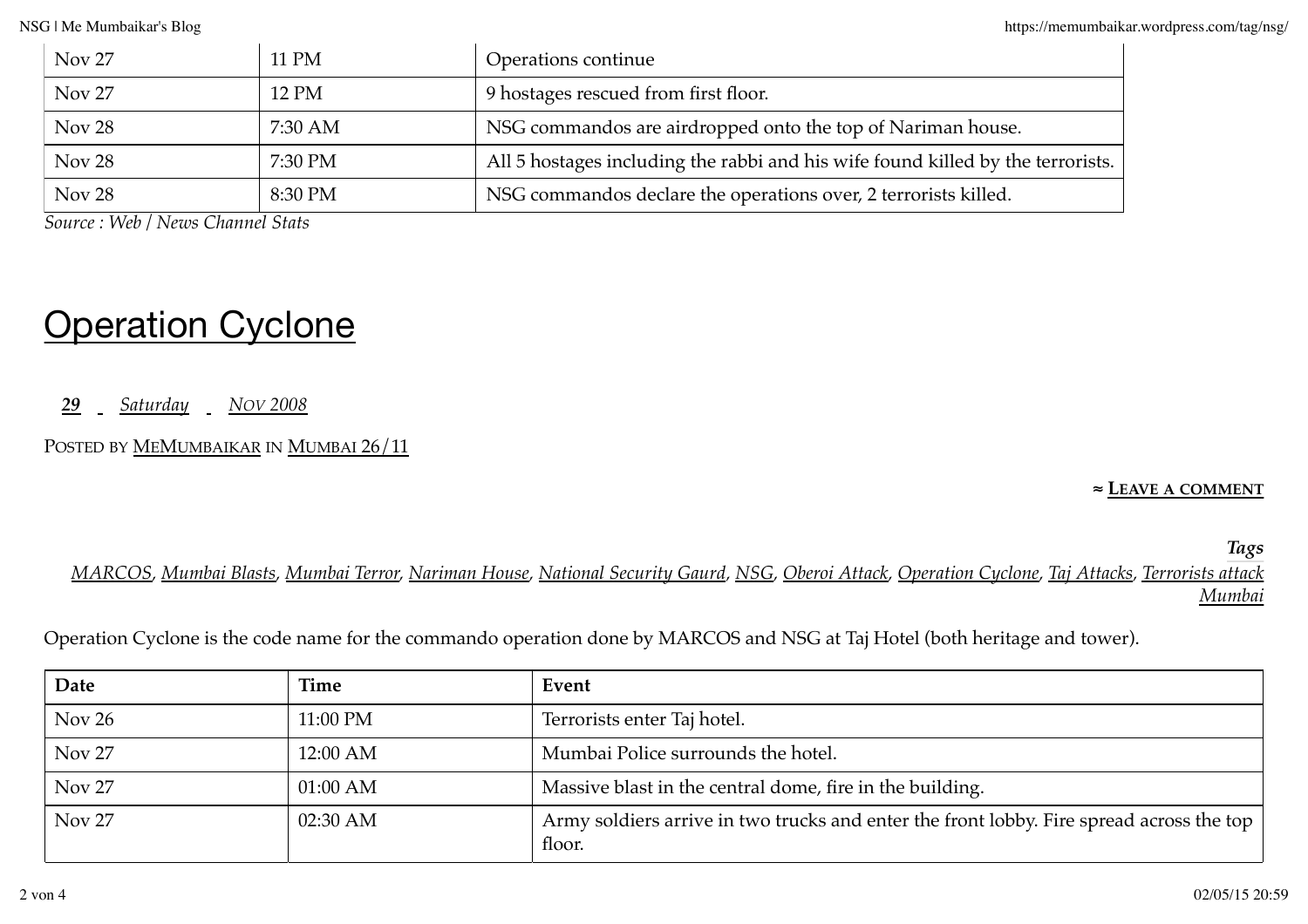| <b>Nov 27</b>     | 03:00 AM             | Fire Engines arrive. Shootings heard inside lobby and heritage building.                                      |
|-------------------|----------------------|---------------------------------------------------------------------------------------------------------------|
| <b>Nov 27</b>     | 4:00 AM              | Firemen rescue people with ladders. More than 200 people evacuated                                            |
| <b>Nov 27</b>     | 4:30 AM              | Terrorists reported to move from central dome to new tower.                                                   |
| <b>Nov 27</b>     | 5:00 AM              | Commandos and Bomb squad arrive. Police step up heat.                                                         |
| <b>Nov 27</b>     | 5:30 AM              | Fire brought in control but terrorists holed up in new tower with 100-150 hostages.                           |
| <b>Nov 27</b>     | 6:30 AM              | Security forces say they are ready for encounter.                                                             |
| <b>Nov 27</b>     | 8:00 AM              | People are brought out of the lobby.                                                                          |
| <b>Nov 27</b>     | 8:30 AM              | Another 50 people brought out of Chambers club.                                                               |
| Nov <sub>27</sub> | 9:00 AM              | More rounds of firing many more people reported to be stuck inside.                                           |
| <b>Nov 27</b>     | 10:30 AM             | Gunbattle reported from inside                                                                                |
| <b>Nov 27</b>     | 12 Noon              | 50 evacuated                                                                                                  |
| <b>Nov 27</b>     | 4:30 PM              | Militants set fire to a room on the 4th floor                                                                 |
| <b>Nov 27</b>     | 7:20 PM              | More NSG commandos arrive, enter hotel                                                                        |
| <b>Nov 27</b>     | 11:00 PM             | Operations continue                                                                                           |
| <b>Nov 27</b>     | 2:53 PM              | Six bodies recovered                                                                                          |
| Nov 27-28         | $2:53$ PM $-3:59$    | Ten grenade explosions                                                                                        |
| Nov 28            | 3:00 PM              | Marine commandos recover explosives from Taj.                                                                 |
| Nov <sub>28</sub> | 4.00 PM              | 12-15 dead bodies recovered from the Taj by Naval Commandos.                                                  |
| Nov 28            | 7:30 PM              | Fresh explosions and gun shots at Taj Hotel.                                                                  |
| Nov 28            | 8:30 PM              | Reported that one terrorist left at the Taj.                                                                  |
| <b>Nov 29</b>     | $3:40$ AM $-4:10$ AM | Reports of five explosions at the Taj.                                                                        |
| <b>Nov 29</b>     | 5:05 AM              | Revised estimate of one terrorist remaining.                                                                  |
| <b>Nov 29</b>     | 07:30 AM             | Fire raging on first floor. Black smoke from second floor. Gunshots heard frequently<br>-apparent gun battle. |